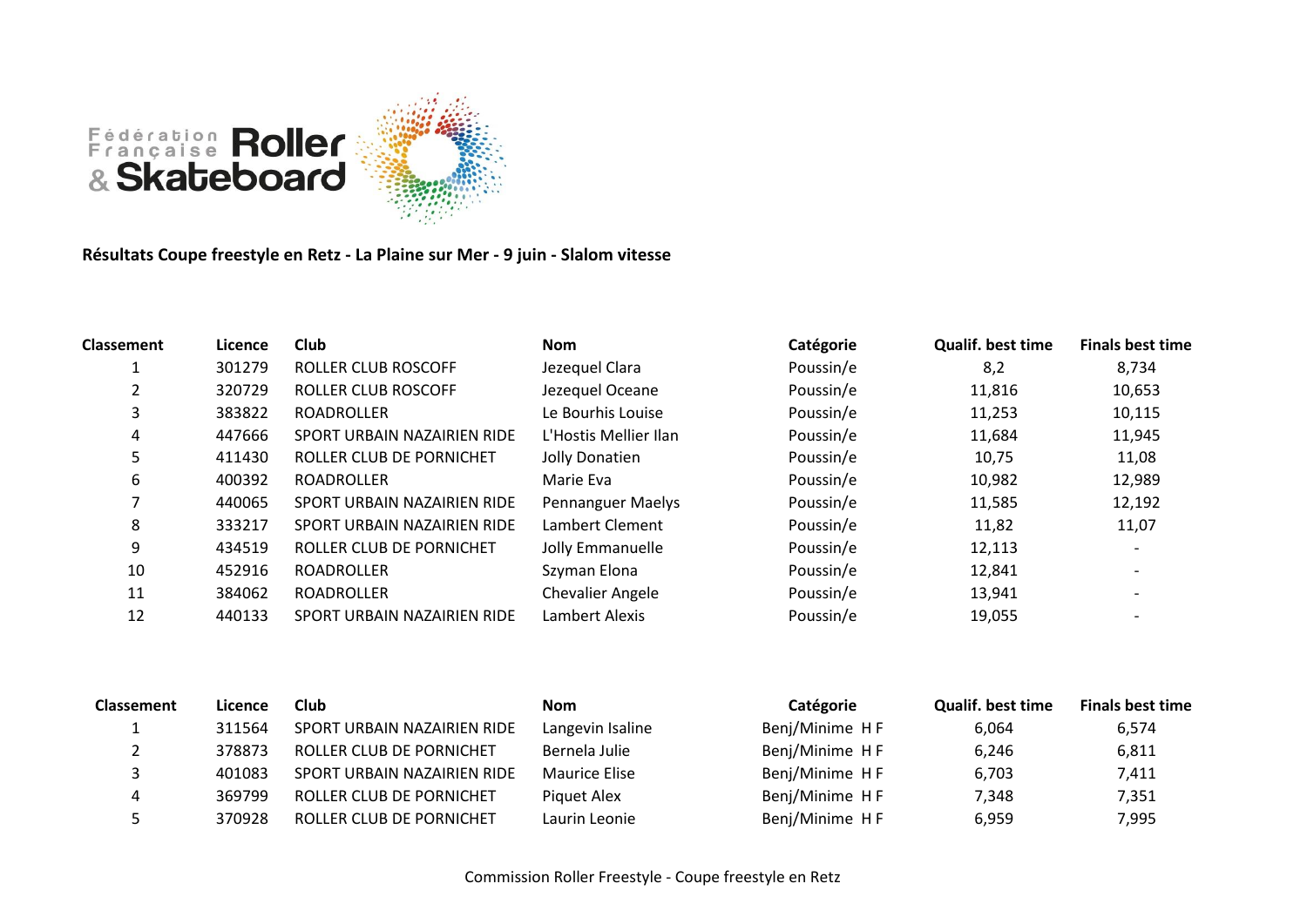| -6             | 311476 | ROLLER CLUB DE PORNICHET    | <b>Hoorelbeck Charline</b> | Benj/Minime HF | 7,924  | 8,843 |
|----------------|--------|-----------------------------|----------------------------|----------------|--------|-------|
| $\overline{7}$ | 391829 | SPORT URBAIN NAZAIRIEN RIDE | Kovacs Boglarka            | Benj/Minime HF | 8,007  | 8,352 |
| 8              | 311477 | ROLLER CLUB DE PORNICHET    | Hoorelbeck Roxane          | Benj/Minime HF | 8,081  | 8,73  |
| -9             | 381589 | ROLLER CLUB DE PORNICHET    | <b>Bourguet Anouk</b>      | Benj/Minime HF | 10,596 |       |
| 10             | 435976 | ROADROLLER                  | <b>Blanchard Elly</b>      | Benj/Minime HF | 11,945 |       |
| 11             | 389962 | ROADROLLER                  | Dobbelaere Locklane        | Benj/Minime HF | 12,054 |       |
| 12             | 411982 | ROADROLLER                  | <b>Tuffet Selene</b>       | Benj/Minime HF | 12,077 |       |

| <b>Classement</b> | Licence | <b>Club</b>                 | <b>Nom</b>         | Catégorie | <b>Qualif. best time</b> | <b>Finals best time</b> |
|-------------------|---------|-----------------------------|--------------------|-----------|--------------------------|-------------------------|
|                   | 266937  | SPORT URBAIN NAZAIRIEN RIDE | Menet-Chao Paul    | CJSHF     | 4,623                    | 5,462                   |
|                   | 302836  | ROLLER CLUB DE PORNICHET    | Bellavoir Alexiane | CJS H F   | 6,314                    | 6,702                   |
|                   | 185913  | ROLLER CLUB DE PORNICHET    | Pouessel Romain    | CJS H F   | 5,405                    | 6,212                   |
| 4                 | 301224  | ROADROLLER                  | Rougier Bertrand   | CJS H F   | 6,457                    | 7,059                   |
|                   | 301165  | <b>ROADROLLER</b>           | Rougier Jeanne     | CJS H F   | 6,603                    |                         |
| 6                 | 210361  | ROLLER CLUB DE PORNICHET    | Rocher Mathilde    | CJS H F   | 6,703                    |                         |
|                   | 382236  | <b>ROADROLLER</b>           | Szyman Nicolas     | CJSHF     | 7,093                    |                         |
| 8                 | 323873  | <b>ROADROLLER</b>           | Bourreau Juliette  | CJS H F   | 7,752                    |                         |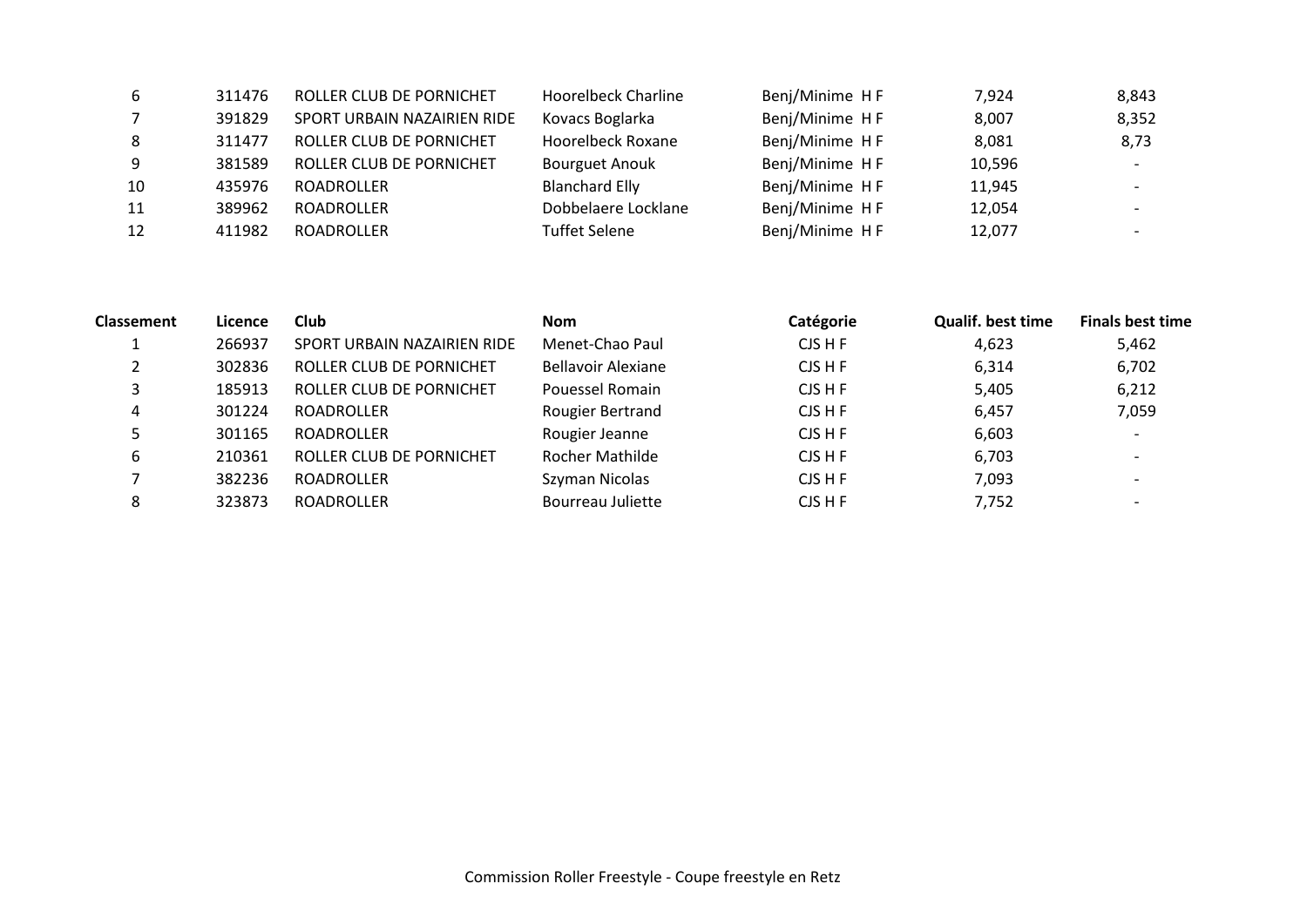

**Résultats Coupe freestyle en Retz - La Plaine sur Mer - 9 juin - Slalom battle**

| <b>Classement</b> | Licence | Club                        | <b>Nom</b>                | Catégorie |
|-------------------|---------|-----------------------------|---------------------------|-----------|
| 1                 | 266937  | SPORT URBAIN NAZAIRIEN RIDE | Menet-Chao Paul           | H F       |
| 2                 | 311564  | SPORT URBAIN NAZAIRIEN RIDE | Langevin Isaline          | H F       |
| 3                 | 302836  | ROLLER CLUB DE PORNICHET    | <b>Bellavoir Alexiane</b> | H F       |
| 4                 | 378873  | ROLLER CLUB DE PORNICHET    | Bernela Julie             | H F       |
| 5                 | 401083  | SPORT URBAIN NAZAIRIEN RIDE | <b>Maurice Elise</b>      | H F       |
| 5                 | 361931  | SPORT URBAIN NAZAIRIEN RIDE | Kovacs Boglarka           | H F       |
| 7                 | 370928  | ROLLER CLUB DE PORNICHET    | Laurin Leonie             | H F       |
| 7                 | 210361  | ROLLER CLUB DE PORNICHET    | <b>Rocher Mathilde</b>    | H F       |
| 9                 | 301224  | <b>ROADROLLER</b>           | Rougier Bertrand          | H F       |
| 9                 | 383822  | ROADROLLER                  | Le Bourhis Louise         | H F       |
| 9                 | 415740  | ROADROLLER                  | Rousseleau Lena           | H F       |
| 9                 | 323873  | <b>ROADROLLER</b>           | Bourreau Juliette         | H F       |
| 13                | 411982  | <b>ROADROLLER</b>           | <b>Tuffet Selene</b>      | H F       |
| 13                | 440065  | SPORT URBAIN NAZAIRIEN RIDE | <b>Pennanguer Maelys</b>  | H F       |
| 13                | 301279  | ROLLER CLUB ROSCOFF         | Jezequel Clara            | H F       |
| 13                | 384062  | <b>ROADROLLER</b>           | <b>Chevalier Angele</b>   | HF        |
| 13                | 320729  | ROLLER CLUB ROSCOFF         | Jezequel Oceane           | H F       |
| 13                | 452916  | <b>ROADROLLER</b>           | Szyman Elona              | H F       |
| 19                | 400392  | <b>ROADROLLER</b>           | Marie Eva                 | H F       |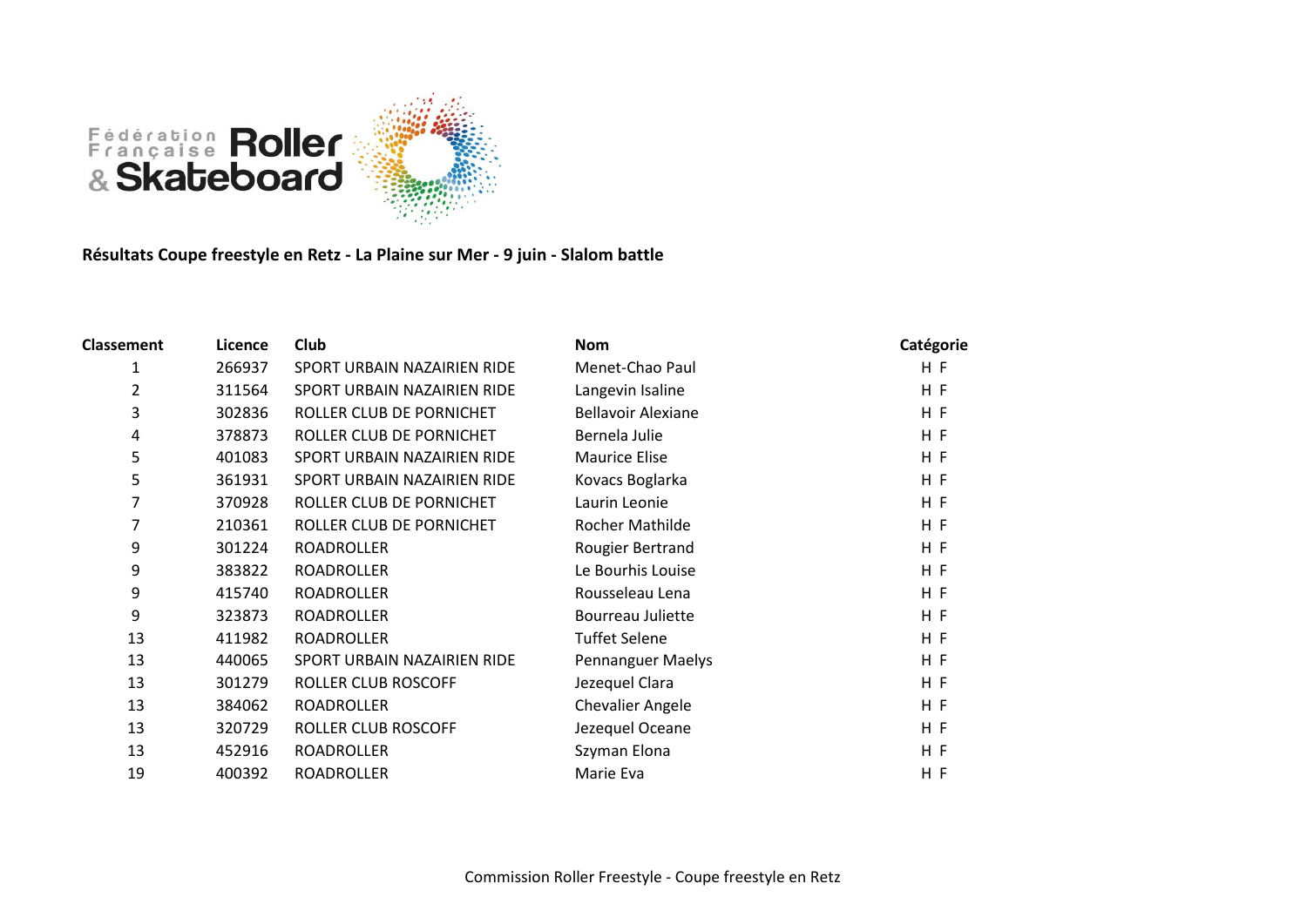

**Résultats Coupe freestyle en Retz - La Plaine sur Mer - 9 juin - Skatecross**

| Licence | Club                        | <b>Nom</b>                    | Catégorie |
|---------|-----------------------------|-------------------------------|-----------|
| 353960  | ROLLER CLUB DE PORNICHET    | Bernela Romain                | Poussin/e |
| 411430  | ROLLER CLUB DE PORNICHET    | Jolly Donatien                | Poussin/e |
| 403402  | <b>TOUS EN ROLLERS</b>      | <b>Grenon-Granger Celeste</b> | Poussin/e |
| 301279  | ROLLER CLUB ROSCOFF         | Jezequel Clara                | Poussin/e |
| 383822  | <b>ROADROLLER</b>           | Le Bourhis Louise             | Poussin/e |
| 384062  | <b>ROADROLLER</b>           | <b>Chevalier Angele</b>       | Poussin/e |
| 447666  | SPORT URBAIN NAZAIRIEN RIDE | L'Hostis Mellier Ilan         | Poussin/e |
| 320729  | ROLLER CLUB ROSCOFF         | Jezequel Oceane               | Poussin/e |
| 400392  | <b>ROADROLLER</b>           | Marie Eva                     | Poussin/e |
| 440065  | SPORT URBAIN NAZAIRIEN RIDE | <b>Pennanguer Maelys</b>      | Poussin/e |
| 435984  | <b>ROADROLLER</b>           | <b>Tuffet Liwen</b>           | Poussin/e |
| 434519  | ROLLER CLUB DE PORNICHET    | Jolly Emmanuelle              | Poussin/e |
| 452916  | <b>ROADROLLER</b>           | Szyman Elona                  | Poussin/e |
|         |                             |                               |           |

| <b>Classement</b> | Licence | Club                        | <b>Nom</b>   | Catégorie       |
|-------------------|---------|-----------------------------|--------------|-----------------|
|                   | 369799  | ROLLER CLUB DE PORNICHET    | Piquet Alex  | Benj/Minime H F |
|                   | 347139  | SPORT URBAIN NAZAIRIEN RIDE | Landrin Zoe  | Benj/Minime H F |
|                   | 420479  | <b>TOUS EN ROLLERS</b>      | Dubois Nolan | Benj/Minime H F |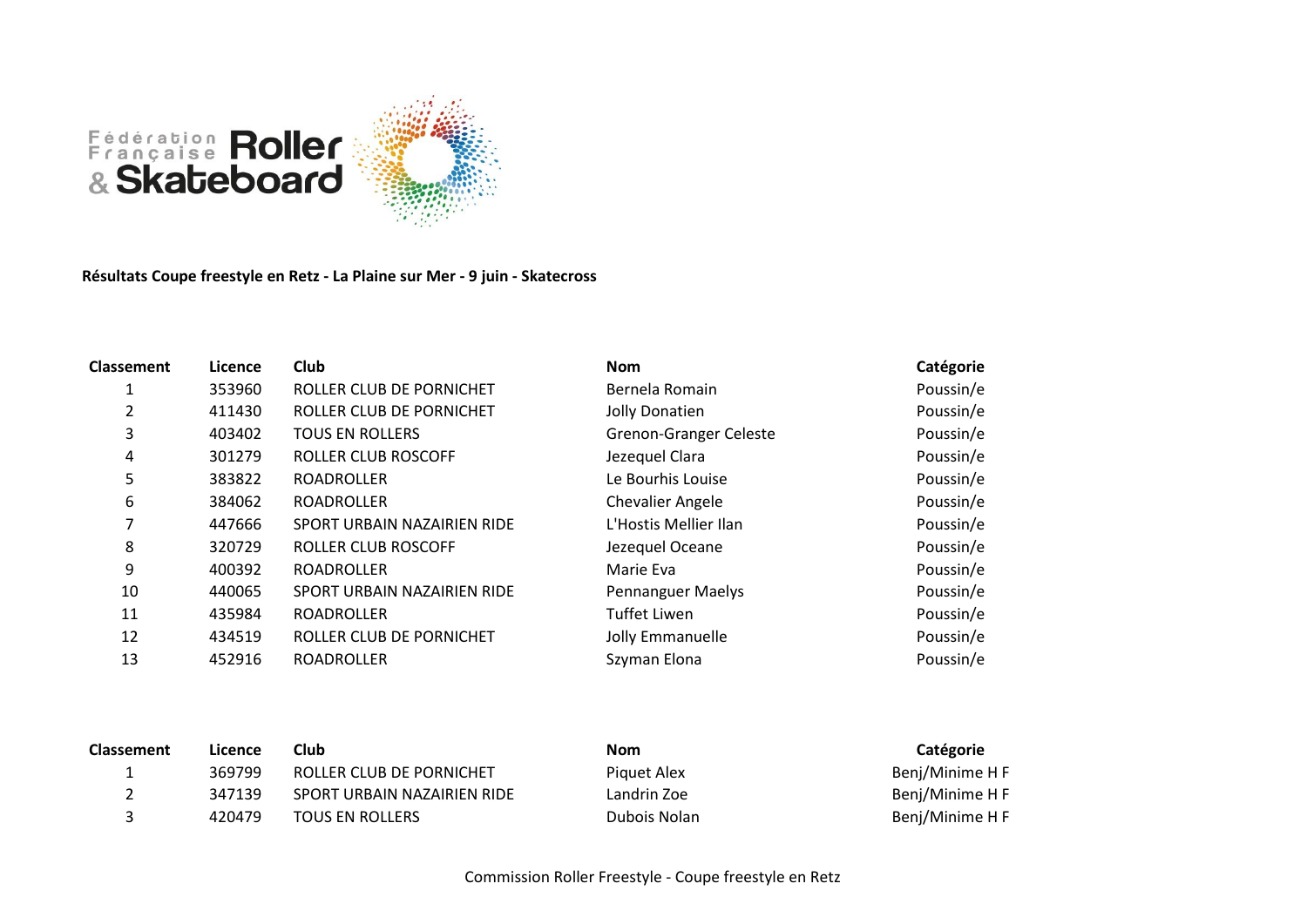| 4              | 311564 | SPORT URBAIN NAZAIRIEN RIDE | Langevin Isaline      | Benj/Minime H F |
|----------------|--------|-----------------------------|-----------------------|-----------------|
| 5              | 384788 | <b>ROADROLLER</b>           | Bochereau Lois        | Benj/Minime H F |
| 6              | 378873 | ROLLER CLUB DE PORNICHET    | Bernela Julie         | Benj/Minime H F |
| $\overline{7}$ | 370928 | ROLLER CLUB DE PORNICHET    | Laurin Leonie         | Benj/Minime H F |
| 8              | 311477 | ROLLER CLUB DE PORNICHET    | Hoorelbeck Roxane     | Benj/Minime H F |
| 9              | 435976 | <b>ROADROLLER</b>           | <b>Blanchard Elly</b> | Benj/Minime H F |
| 10             | 391829 | SPORT URBAIN NAZAIRIEN RIDE | Kovacs Boglarka       | Benj/Minime H F |
| 11             | 381589 | ROLLER CLUB DE PORNICHET    | <b>Bourguet Anouk</b> | Benj/Minime H F |
| 12             | 411982 | <b>ROADROLLER</b>           | <b>Tuffet Selene</b>  | Benj/Minime H F |
| 13             | 311476 | ROLLER CLUB DE PORNICHET    | Hoorelbeck Charline   | Benj/Minime H F |
| 14             | 389962 | <b>ROADROLLER</b>           | Dobbelaere Locklane   | Benj/Minime H F |

| <b>Classement</b> | Licence | Club                        | <b>Nom</b>                | Catégorie |
|-------------------|---------|-----------------------------|---------------------------|-----------|
|                   | 266937  | SPORT URBAIN NAZAIRIEN RIDE | Menet-Chao Paul           | CJS H F   |
|                   | 382236  | <b>ROADROLLER</b>           | Szyman Nicolas            | CJS H F   |
|                   | 301224  | <b>ROADROLLER</b>           | Rougier Bertrand          | CJS H F   |
| 4                 | 210361  | ROLLER CLUB DE PORNICHET    | Rocher Mathilde           | CJS H F   |
|                   | 81236   | <b>ROADROLLER</b>           | Morisseaux Yoann          | CJS H F   |
| 6                 | 302836  | ROLLER CLUB DE PORNICHET    | <b>Bellavoir Alexiane</b> | CJS H F   |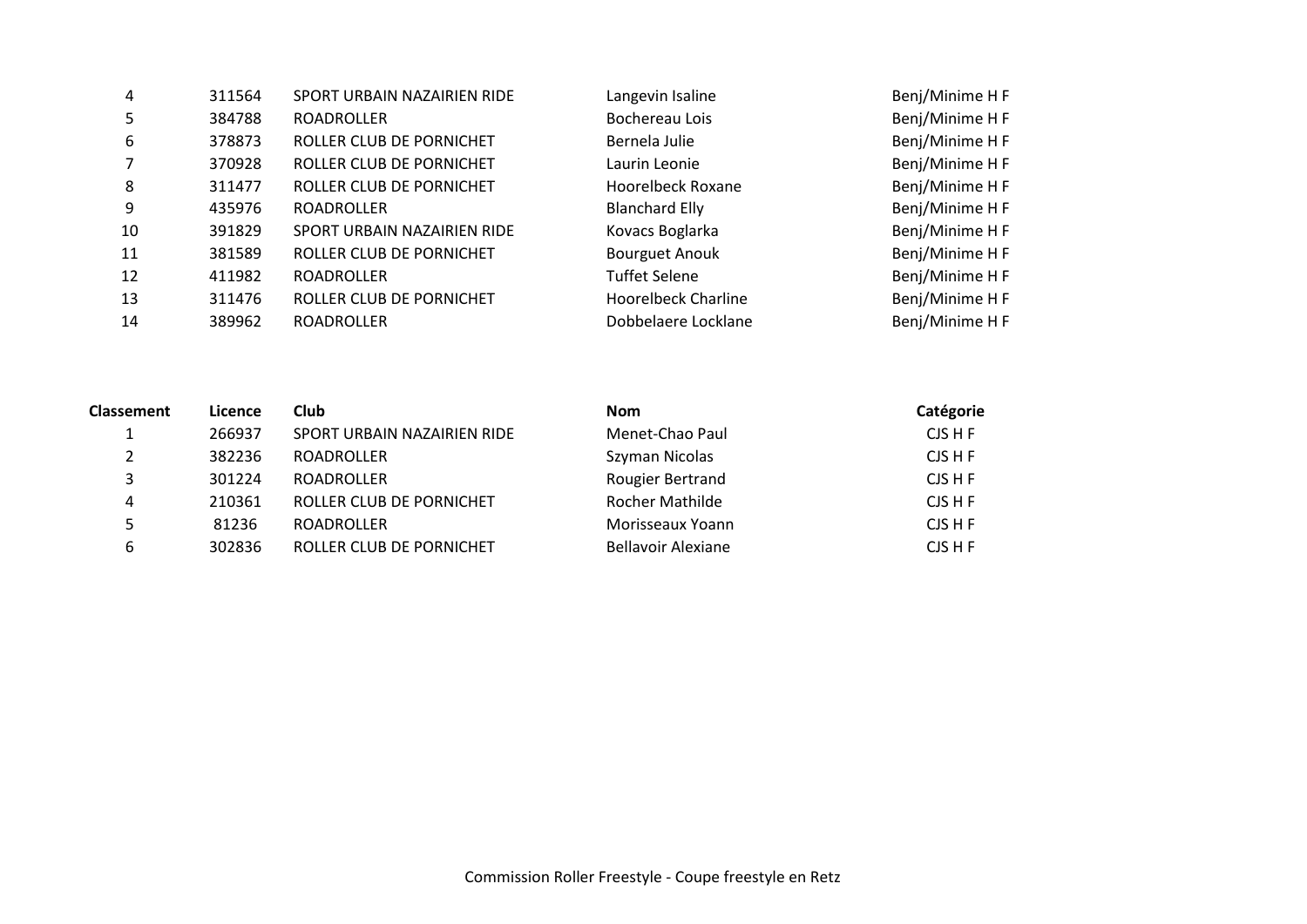



**Résultats Coupe freestyle en Retz - La Plaine sur Mer - 9 juin - Skatecross**

| <b>Classement</b> | Licence | Club                        | <b>Nom</b>                    | Catégorie | <b>Meilleur saut</b> |
|-------------------|---------|-----------------------------|-------------------------------|-----------|----------------------|
|                   | 353960  | ROLLER CLUB DE PORNICHET    | Bernela Romain                | Poussin/e | 320                  |
| 2                 | 333217  | SPORT URBAIN NAZAIRIEN RIDE | Lambert Clement               | Poussin/e | 240                  |
| 3                 | 403402  | <b>TOUS EN ROLLERS</b>      | <b>Grenon-Granger Celeste</b> | Poussin/e | 220                  |
| 4                 | 411430  | ROLLER CLUB DE PORNICHET    | Jolly Donatien                | Poussin/e | 220                  |
| 5                 | 301279  | <b>ROLLER CLUB ROSCOFF</b>  | Jezequel Clara                | Poussin/e | 200                  |
| 6                 | 384062  | <b>ROADROLLER</b>           | <b>Chevalier Angele</b>       | Poussin/e | 180                  |
|                   | 400392  | <b>ROADROLLER</b>           | Marie Eva                     | Poussin/e | 180                  |
|                   | 447666  | SPORT URBAIN NAZAIRIEN RIDE | L'Hostis Mellier Ilan         | Poussin/e | 180                  |
| 9                 | 320729  | ROLLER CLUB ROSCOFF         | Jezequel Oceane               | Poussin/e | 180                  |
| 9                 | 383822  | <b>ROADROLLER</b>           | Le Bourhis Louise             | Poussin/e | 180                  |
| 11                | 452916  | <b>ROADROLLER</b>           | Szyman Elona                  | Poussin/e | 140                  |

| <b>Classement</b> | Licence | Club                        | <b>Nom</b>           | Catégorie      | <b>Meilleur saut</b> |
|-------------------|---------|-----------------------------|----------------------|----------------|----------------------|
|                   | 347139  | SPORT URBAIN NAZAIRIEN RIDE | Landrin Zoe          | Ben/Minime H F | 320                  |
|                   | 420479  | <b>TOUS EN ROLLERS</b>      | Dubois Nolan         | Ben/Minime H F | 320                  |
|                   | 391829  | SPORT URBAIN NAZAIRIEN RIDE | Kovacs Boglarka      | Ben/Minime H F | 220                  |
| 4                 | 378873  | ROLLER CLUB DE PORNICHET    | Bernela Julie        | Ben/Minime H F | 220                  |
|                   | 370928  | ROLLER CLUB DE PORNICHET    | Laurin Leonie        | Ben/Minime H F | 180                  |
| 6                 | 411982  | <b>ROADROLLER</b>           | <b>Tuffet Selene</b> | Ben/Minime H F | 150                  |